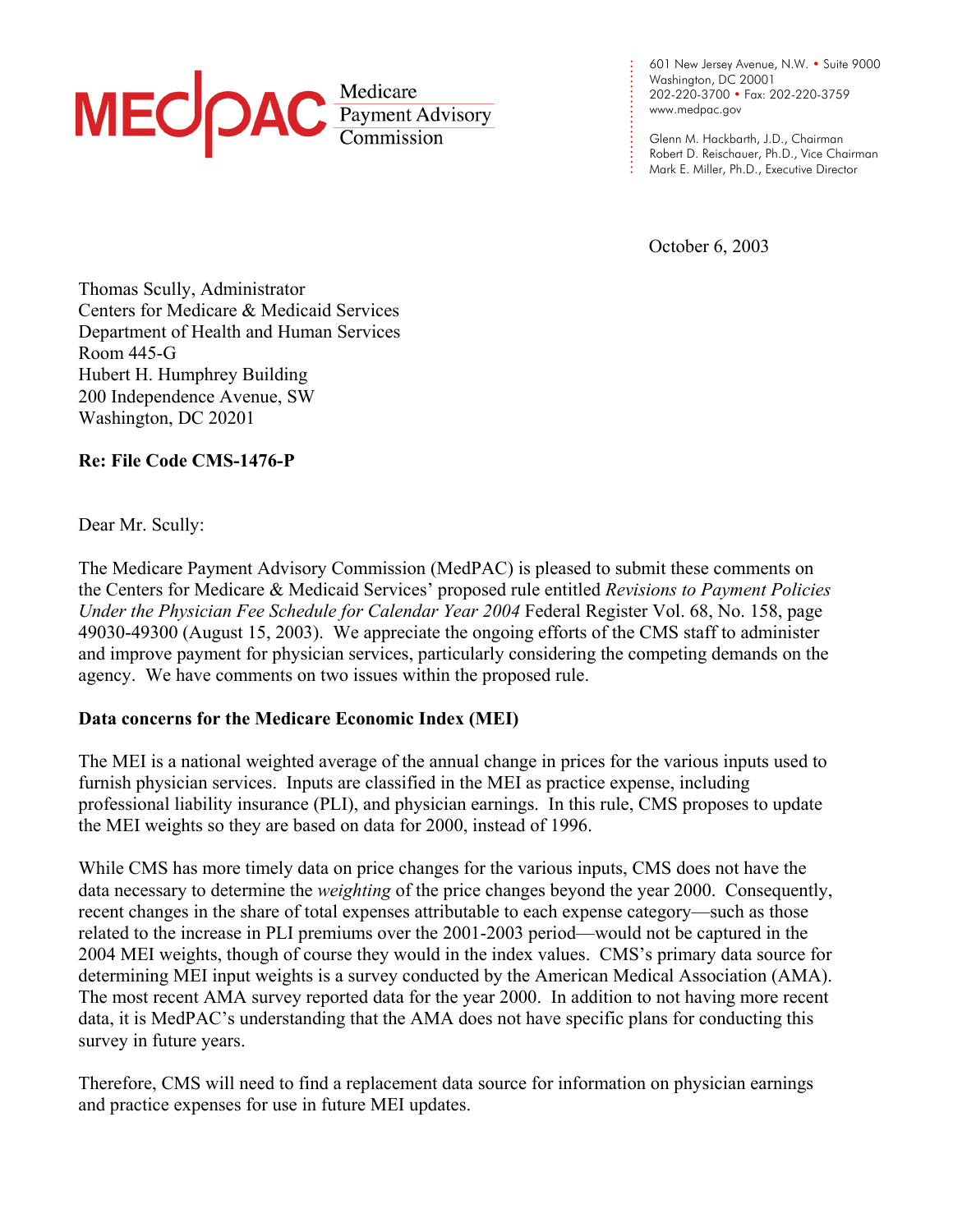Thomas Scully Page 2

> In our June 2003 report to Congress, MedPAC emphasized the importance of collecting timely data on the expenditures associated with producing physician services. Specifically, MedPAC suggested that CMS could pursue a collaborative approach to finding a new data source, perhaps involving the AMA, physician specialty societies, and other federal agencies. Establishing a new data source could result in more timely access to relevant data.

We made these suggestions in our June 2003 report in the context of payments for practice expense. Concerns about the MEI only increase the need for CMS to secure a timely data source for tracking changes in the cost of producing physician services.

In the interim, CMS should consider using price changes since 2000 to estimate weights for 2004 and subsequent years. These estimated weights would assume no change in input quantities since 2000, which is the assumption implicit in using weights based on data for 2000 from the AMA survey. Using price changes since 2000 with these input quantities would allow updating of the weights and improving their accuracy until a new data source is found to replace the AMA survey.

## **Further research needs to guide physician payment adjustments for dialysis services**

The proposed rule modifies the monthly capitated payment to physicians for providing outpatient services to end-stage renal disease (ESRD) patients needing maintenance dialysis. Under current payment practice, physicians receive the same monthly payment per patient regardless of the number of times the physician sees each patient during the month. CMS proposes to adjust this monthly payment according to the number of face-to-face visits the physician has with the patient during the month—stratified into three payment categories: one visit per month, two or three visits per month, or four or more visits per month.<sup>[a](#page-1-0)'</sup> Relative to current payments, physicians would receive higher monthly amounts when they visit four or more times with a given dialysis patient. Conversely, physicians would receive lower monthly payments than they do currently, when they provide fewer than four visits with a given patient.

CMS's rationale for this payment adjustment is to align payments with physician involvement in patient care, and thus make higher payments to physicians when they conduct more face-to-face patient visits. CMS states that the proposed restructured payment will also assist in ensuring that dialysis patients receive high-quality care.

In general, capitated reimbursement may be appropriate for outpatient dialysis-related physician services because it accounts for a collection of physician activities for chronically ill patients. However, capitated payment for these services should include adjustments for patient complexity coupled with incentives for improving the quality of physician care. The per-visit-level approach, proposed by CMS, may not be the best method for achieving these goals.

MedPAC agrees with CMS that the current payment method lacks both accountability and quality incentives, and thus applauds CMS for addressing these issues. However, if a purpose of the proposed payment change is to promote quality and better align payment with physician involvement,

<u>.</u>

<span id="page-1-0"></span><sup>&</sup>lt;sup>a</sup> Current and proposed payments also differ based on the patient's age.